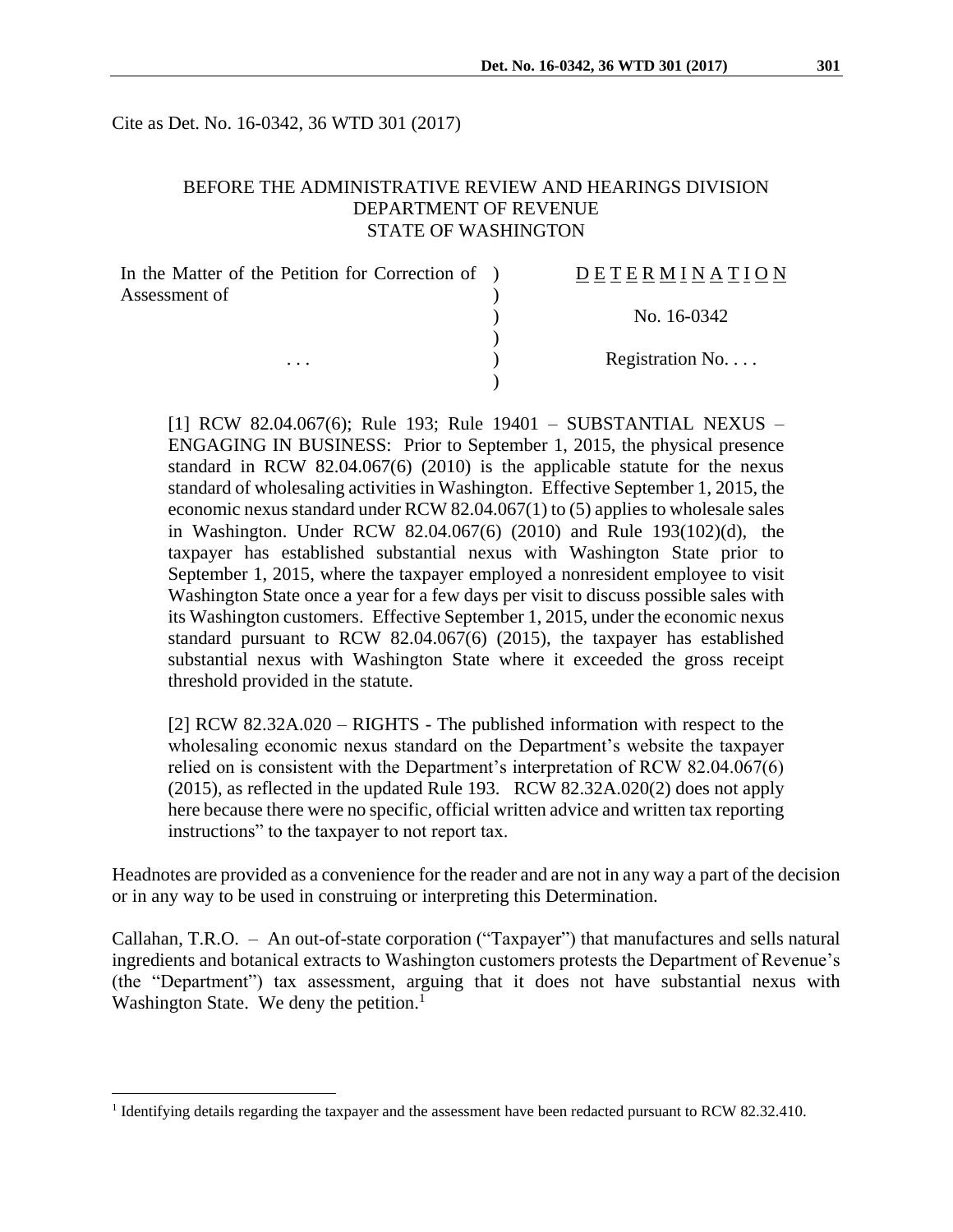### ISSUES

- 1. Under RCW 82.04.067(6) and WAC 458-20-193("Rule 193"), does Taxpayer have substantial nexus with Washington State where Taxpayer employs a nonresident employee to visit Washington State once a year for a few days per visit to discuss possible sales with its Washington customers?
- 2. Whether, under RCW 82.32A.020, the Department is precluded from assessing wholesaling business and occupation ("B&O") where Taxpayer claims that it relied on the Department's published information on economic nexus to conclude that it did not have substantial nexus with Washington State until September 1, 2015.

## FINDINGS OF FACT

Taxpayer is an out–of-state corporation that manufactures and sells natural ingredients and botanical extracts. In February 2015, the Department's Compliance Division sent a letter to Taxpayer inquiring about Taxpayer's business activities in Washington State and enclosing a Washington Business Activities Questionnaire ([Questionnaire]) for Taxpayer to complete. Taxpayer was not registered with the Department at the time of Compliance's contact.

Compliance received Taxpayer's completed [Questionnaire] dated August 24, 2015, which provided that Taxpayer distributes food ingredients in Washington State. Taxpayer acknowledged in the [Questionnaire] that it does not have employees in Washington but it hires a nonresident employee to visit Washington State once a year for a few days per visit. Taxpayer responded in the [Questionnaire] that the nature of the visits is to "visit clients to discuss possible sales transactions, new or existing."<sup>2</sup>

Taxpayer does not have an office or stocks of goods in Washington. For year 2014, Taxpayer provided in the [Questionnaire] that its gross sales in Washington State were \$ . . . , and the value of its account receivables in Washington was \$ . . . . Taxpayer provided in the [Questionnaire] that it "distributes food ingredients, mainly Gum Arabic. A natural powdered gum as well as well small volumes O Natural Plant Extracts. Products are manufactured in France." Taxpayer delivers its products to Washington via common carriers.

Based on Taxpayer's answers in [the Questionnaire], Compliance determined that Taxpayer's nonresident employee's activities in Washington State are sufficient to establish substantial nexus with the State. On December 23, 2015, Compliance issued two assessments against Taxpayer that covered the period of January 1, 2008, through September 30, 2015. The assessment with document number . . . covered the period of January 1, 2008, through December 31, 2010, for \$. .., which consisted of wholesaling B&O tax of  $\$\ldots$ , a delinquent penalty of  $\$\ldots$ , interest of  $\$$ ..., a 5% assessment penalty of \$..., and a 5% unregistered business penalty of \$....

The other assessment with document number . . . covered the period of January 1, 2011, through September 30, 2015, for  $\$\ldots$$ , which consisted of wholesaling B&O tax of  $\$\ldots$$ , a delinquent penalty of  $\$\ldots$ , interest of  $\$\ldots$ , a 5% assessment penalty of  $\$\ldots$ , and a 5% unregistered

 $\overline{a}$ 

<sup>2</sup> [Questionnaire], answer 8.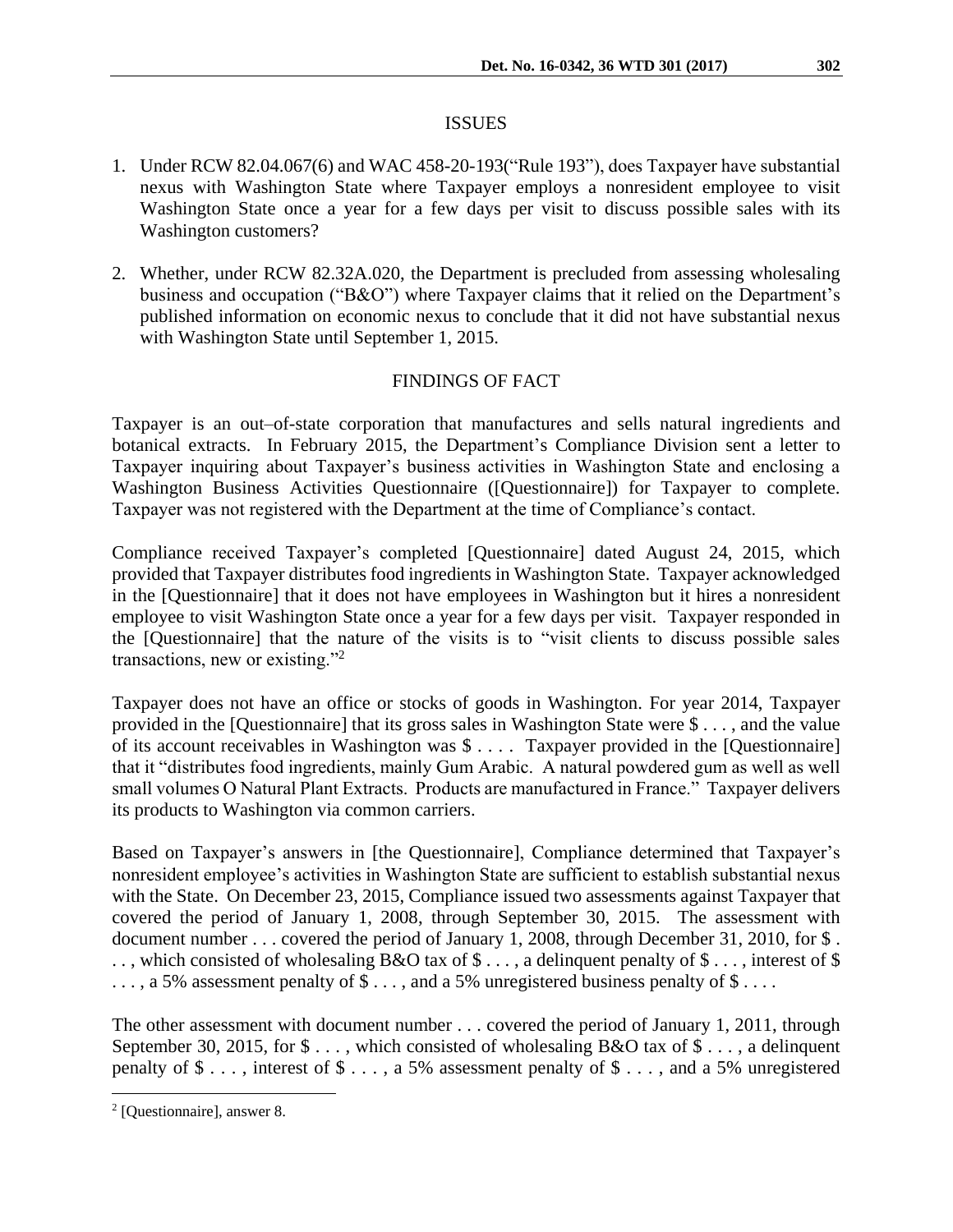business penalty of \$ . . . . Part of the period in the assessment, i.e., from the period of September 1, 2015, to September 30, 2015, is under the new economic nexus standard. Taxpayer does not dispute that it has economic nexus with Washington State from September 1, 2015. However, Taxpayer disputes that it has substantial nexus with the State prior to September 1, 2015. Taxpayer did not pay the assessments and petitioned the Department's Administrative Review and Hearings Division for correction of the assessments.

Taxpayer asserts that its nonresident employee's activities in Washington State are not sufficient to create substantial nexus with the State because the employee only engaged in "de minimis type of sales solicitation" in the State. Taxpayer argued at the hearing that the Department is also precluded from assessing wholesaling B&O tax because it relied on the guidance the Department provides on the Department's website to conclude that out-of-state wholesalers do not have economic nexus with Washington State until September 1, 2015. The guidance from the Department, which Taxpayer claims it relied on, states:<sup>3</sup>

#### **Nexus**

 $\overline{a}$ 

## **Physical Presence - Retail Sales**

For businesses making retail sales into Washington, a person is deemed to have a substantial nexus with this state if the person has a physical presence in this state, which need only be demonstrably more than a slightest presence. For nexus purposes, a person is physically present in this state if the person has property or employees in this state. A person is also physically present in this state if the person, either directly or through an agent or other representative, engages in activities in this state that are significantly associated with the person's ability to establish or maintain a market for its products in this state. See [RCW 82.04.067\(6\).](http://apps.leg.wa.gov/rcw/default.aspx?cite=82.04.067)

A few examples of nexus-creating activities include, but are not limited to:

- Soliciting sales in this state through employees or other representatives
- Installing or assembling goods in this state, either by employees or other representatives
- Maintaining a stock of goods in this state
- Renting or leasing tangible personal property
- Providing services
- Constructing, installing, repairing, maintaining real property or tangible personal property in this state
- Making regular deliveries of goods into Washington using the taxpayer's own vehicles

<sup>&</sup>lt;sup>3</sup> The Department of Revenue, Out-of-state Businesses, http://dor.wa.gov/content/doingbusiness/businesstypes/doingbus\_outofstbus.aspx#Nexus.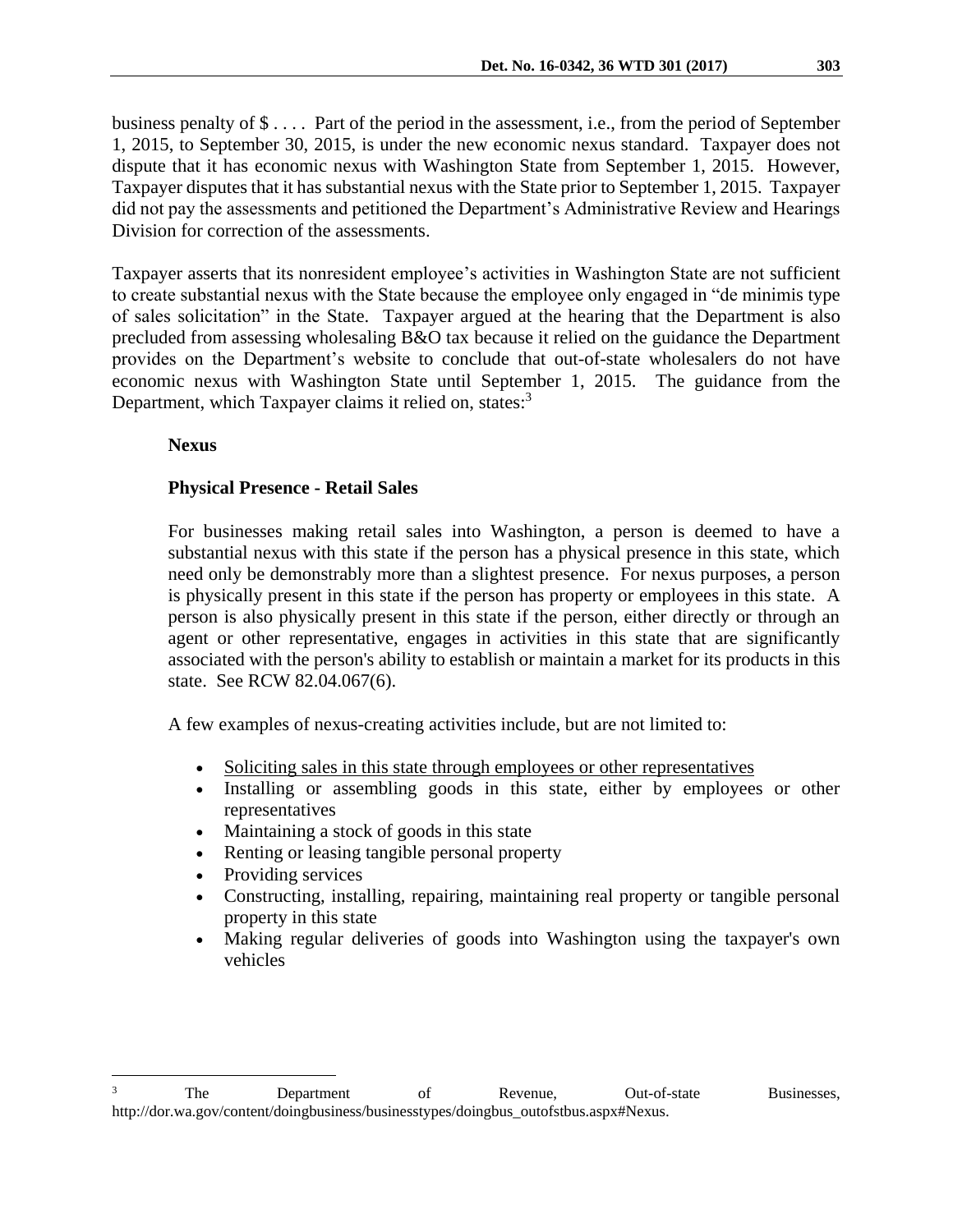Until September 1, 2015, this physical presence nexus standard also applies to out-of-state businesses making wholesales sales into Washington. Effective September 1, 2015, nexus for most out-of-state wholesalers (as defined in [RCW 82.04.257\(](http://apps.leg.wa.gov/rcw/default.aspx?cite=82.04.257)1) and [RCW 82.04.270\)](http://apps.leg.wa.gov/rcw/default.aspx?cite=82.04.270) is based on economic nexus standards as described below.

## **New Economic Nexus Standard – Wholesale Sales**

Effective Sept. 1, 2015, economic nexus standards apply to businesses making wholesale sales taxable under RCW 82.04.257(1) or 82.04.270. This means that most out-of-state businesses making wholesale sales into Washington will be subject to the wholesaling business and occupation (B&O) tax on wholesale sales into this state for the current year if they meet any of the following economic nexus thresholds during the prior calendar year:

- More than \$267,000 of gross income in Washington
- More than \$53,000 of payroll in Washington
- More than \$53,000 of property in Washington
- At least 25 percent of total property, payroll, or income in Washington

These thresholds are adjusted periodically based on changes to the Consumer Price Index for all urban consumers.

## (Emphasis added.)

Taxpayer also contends that it is not subject to excise tax under Public Law 86-272.

# ANALYSIS

### *Substantial Nexus with Washington State under RCW 82.04.067(6)*

Washington imposes a B&O tax "for the act or privilege of engaging in business" in this state. RCW 82.04.220. Persons engaged in making sales at wholesale are subject to the wholesaling B&O tax. RCW 82.04.060; [RCW 82.04.270]. "Sale at wholesale" or "wholesale sale" means "[a]ny sale, which is not a sale at retail, of (a) Tangible personal property…" RCW 82.04.060(1)(a).

Taxpayer's sales of its products to Washington customers will be subject to Washington taxes if it has substantial nexus with the State and the sales occur in Washington. RCW 82.04.067(6); Rule 193(1)(a). Laws 2015, 3rd sp.s. ch. 5, § 204, amended RCW 82.04.067, effective September 1, 2015. RCW 82.04.067 (2015), in relevant part, provides:

(1) A person engaging in business is deemed to have substantial nexus with this state if the person is:

(a) An individual and is a resident or domiciliary of this state;

(b) A business entity and is organized or commercially domiciled in this state; or

(c) A nonresident individual or a business entity that is organized or commercially domiciled outside this state, and in the immediately preceding tax year the person had:

(i) More than fifty thousand dollars of property in this state;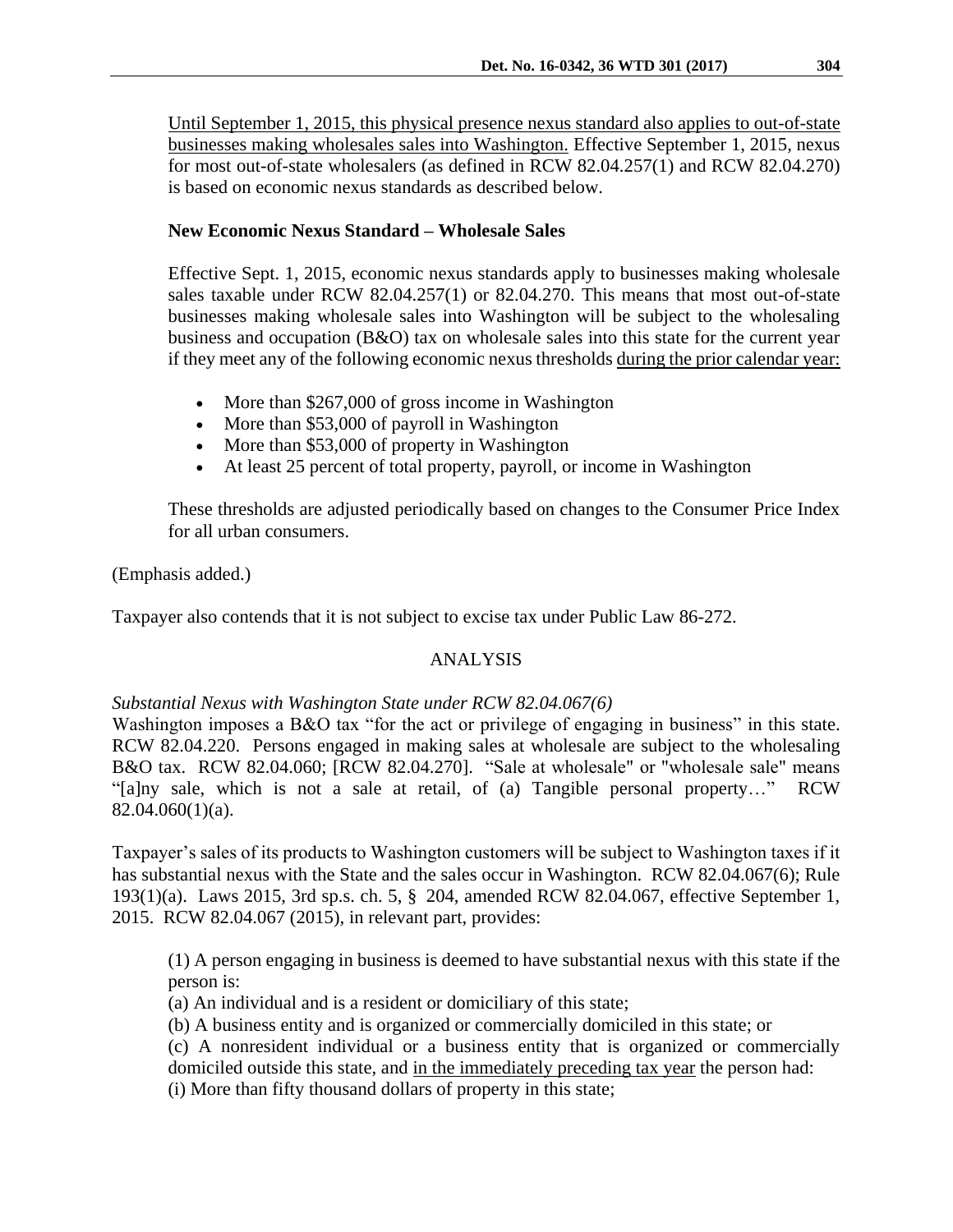(ii) More than fifty thousand dollars of payroll in this state;

(iii) More than two hundred fifty thousand dollars of receipts from this state; or

(iv) At least twenty-five percent of the person's total property, total payroll, or total receipts in this state.

. . .

(6)(a) Subsections (1) through (5) of this section only apply with respect to the taxes on persons engaged in apportionable activities as defined in [RCW 82.04.460](https://a.next.westlaw.com/Link/Document/FullText?findType=L&pubNum=1000259&cite=WAST82.04.460&originatingDoc=N57CF554052D711E5B8E3FB5D6463527A&refType=LQ&originationContext=document&transitionType=DocumentItem&contextData=(sc.UserEnteredCitation)) or making wholesale sales taxable under [RCW 82.04.257\(1\)](https://a.next.westlaw.com/Link/Document/FullText?findType=L&pubNum=1000259&cite=WAST82.04.257&originatingDoc=N57CF554052D711E5B8E3FB5D6463527A&refType=SP&originationContext=document&transitionType=DocumentItem&contextData=(sc.UserEnteredCitation)#co_pp_f1c50000821b0) or [82.04.270.](https://a.next.westlaw.com/Link/Document/FullText?findType=L&pubNum=1000259&cite=WAST82.04.270&originatingDoc=N57CF554052D711E5B8E3FB5D6463527A&refType=LQ&originationContext=document&transitionType=DocumentItem&contextData=(sc.UserEnteredCitation)) For purposes of the taxes imposed under this chapter on any activity not included in the definition of apportionable activities i[n RCW 82.04.460,](https://a.next.westlaw.com/Link/Document/FullText?findType=L&pubNum=1000259&cite=WAST82.04.460&originatingDoc=N57CF554052D711E5B8E3FB5D6463527A&refType=LQ&originationContext=document&transitionType=DocumentItem&contextData=(sc.UserEnteredCitation)) other than the business of making wholesale sales taxed under [RCW 82.04.257\(1\)](https://a.next.westlaw.com/Link/Document/FullText?findType=L&pubNum=1000259&cite=WAST82.04.257&originatingDoc=N57CF554052D711E5B8E3FB5D6463527A&refType=SP&originationContext=document&transitionType=DocumentItem&contextData=(sc.UserEnteredCitation)#co_pp_f1c50000821b0) or [82.04.270,](https://a.next.westlaw.com/Link/Document/FullText?findType=L&pubNum=1000259&cite=WAST82.04.270&originatingDoc=N57CF554052D711E5B8E3FB5D6463527A&refType=LQ&originationContext=document&transitionType=DocumentItem&contextData=(sc.UserEnteredCitation)) a person is deemed to have a substantial nexus with this state if the person has a physical presence in this state during the tax year, which need only be demonstrably more than a slightest presence.

(b) For purposes of this subsection, a person is physically present in this state if the person has property or employees in this state.

(c)(i) A person is also physically present in this state for the purposes of this subsection if the person, either directly or through an agent or other representative, engages in activities in this state that are significantly associated with the person's ability to establish or maintain a market for its products in this state.

(Emphasis added.)

Rule 193 is the administrative rule the Department adopted to administer RCW 82.04.067. The Department amended Rule 193 in 2015 to provide further guidance on how Washington's B&O tax and retail sales taxes apply to interstate sales of tangible personal property under the amended statute. Rule 193(101) provides:

(101) **Introduction.** Except as provided in this subsection (101)(a) of this rule, the nexus standard described here is used to determine whether a person who sells tangible personal property has nexus with Washington for B&O and retail sales tax purposes.

(a) **Application to wholesale sales**. The nexus standard described in this Part I, commonly referred to as the physical presence nexus standard, applied to both retail and wholesale sales for periods prior to September 1, 2015. Effective September 1, 2015, wholesale sales taxable under RCW [82.04.257](http://app.leg.wa.gov/RCW/default.aspx?cite=82.04.257) and [82.04.270](http://app.leg.wa.gov/RCW/default.aspx?cite=82.04.270) are subject to the economic nexus standard under RCW [82.04.067](http://app.leg.wa.gov/RCW/default.aspx?cite=82.04.067) (1) through (5), and not the physical presence nexus standard under RCW [82.04.067\(](http://app.leg.wa.gov/RCW/default.aspx?cite=82.04.067)6). Retail sales and those wholesaling activities not taxable under RCW [82.04.257](http://app.leg.wa.gov/RCW/default.aspx?cite=82.04.257) and [82.04.270](http://app.leg.wa.gov/RCW/default.aspx?cite=82.04.270) remain subject to the physical presence nexus standard as of September 1, 2015. For more information on how the economic nexus standard applies to wholesaling activities, see WAC [458-20-19401.](http://apps.leg.wa.gov/wac/default.aspx?cite=458-20-19401)

(Emphasis added.)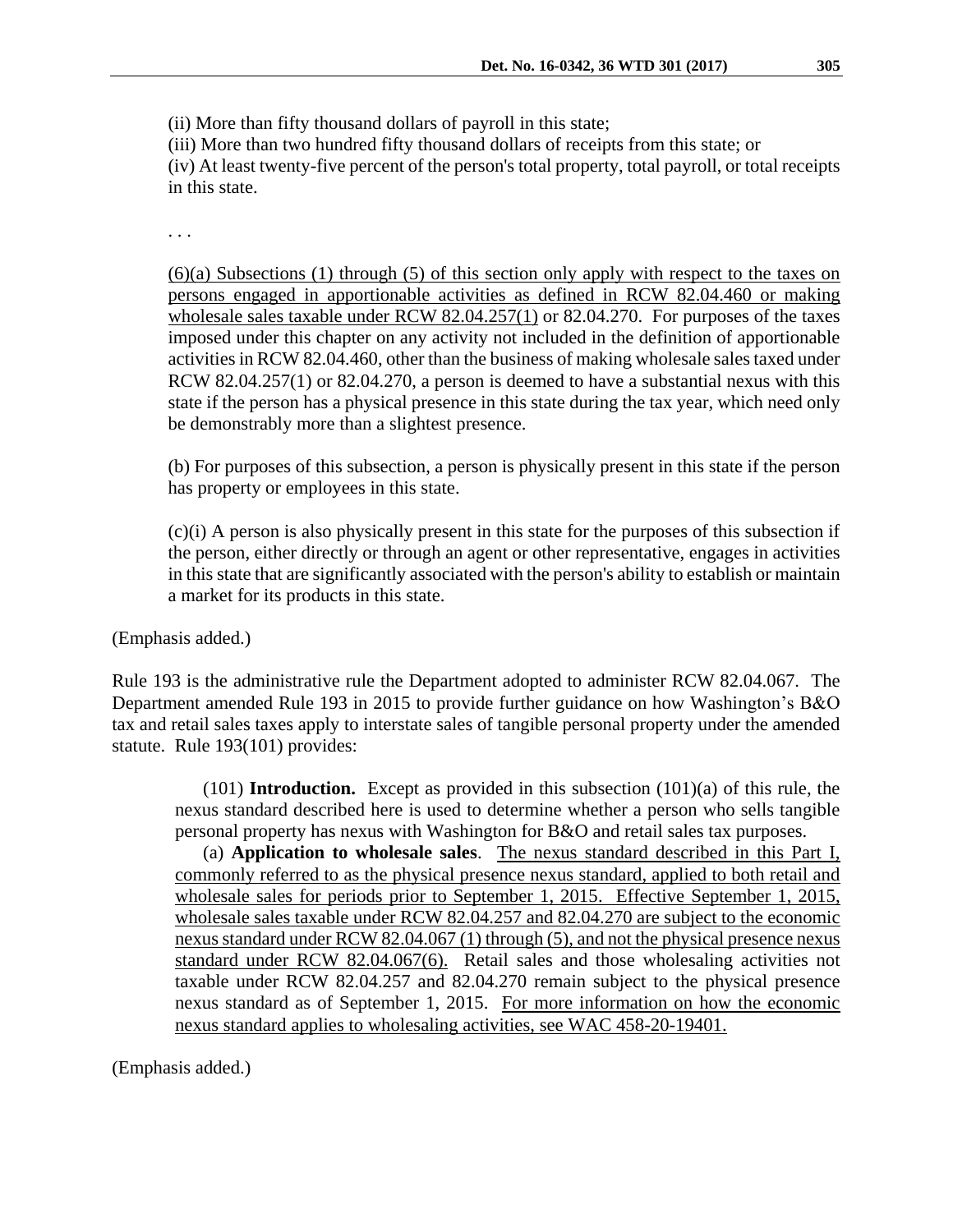WAC 458-20-19401(3) ("Rule 19401") mirrors the thresholds for economic nexus standard provided in RCW 82.04.067(1), (6) (2015).

Therefore, prior to September 1, 2015, the physical presence standard in RCW 82.04.067(6) (2010) is the applicable statute for the nexus standard of wholesaling activities in Washington. Effective September 1, 2015, the economic nexus standard under RCW 82.04.067(1) to (5) applies to wholesale sales in Washington. RCW 82.04.067(6) (2015).

RCW 82.04.067(6) (2010) provided the following with respect to the nexus standard for wholesaling activities:

[A] person is deemed to have a substantial nexus with this state if the person has a physical presence in this state, which need only be demonstrably more than a slightest presence. For purposes of this subsection, a person is physically present in this state if the person has property or employees in this state. A person is also physically present in this state if the person, either directly or through an agent or other representative, engages in activities in this state that are significantly associated with the person's ability to establish or maintain a market for its products in this state.

([E]mphasis added). *See* Rule 193(102).

This provision is also consistent with the law for periods prior to 2010. *See also* Det. No. 15-0151, 35 WTD 182 (2016). Nexus may be established through the activities of the seller's own employees, or the activities of independent contractor representatives. RCW 82.04.067(6); Rule 193(102); *Scripto, Inc. v. Carson*, 362 U.S. 207 (1960); *Tyler Pipe Indus., Inc. v. Washington Dep't of Revenue*, 483 U.S. 232 (1987). The activities of the seller's employees or representatives need not involve the solicitation of sales. Det. No. 14-0383, 34 WTD 265 (2015); Det. No. 00- 003, 19 WTD 685 (2000). Any activity performed in this state on behalf of the seller that is significantly associated with the seller's ability to establish and maintain a market in this state for the sales establishes nexus over the seller, [and] whether the activities generate sales is not determinative. *Space Age Fuels, Inc. v. Washington*, 315 P.3d 604, 178 Wn. App. 756 (2013); *Lamtec Corp. v. Dep't of Revenue*, 170 Wn.2d 838, 850-51, 246 P.3d 788, 795 (2011); *Standard Pressed Steel Co. v. Dep't of Revenue,* 419 U.S. 560 (1975).

Here, Taxpayer has no offices or Washington employees in this State. However, Taxpayer acknowledged in its [Questionnaire answers] that it employs a nonresident employee to visit Washington State each year to make sales to its Washington customers. Under RCW 82.04.067(6) (2010) and Rule 193(102)(d), when a person's representative solicits sales of goods in Washington, substantial nexus is established for B&O tax purposes. Further, when the representative performs significant activities "designed to establish or maintain customer relationships," such as meeting with customers in Washington or being available to provide services associated with the products sold, substantial nexus is established for the same excise tax purposes. Rule 193(102)(d). It is clear that the nonresident employee's sales activities, i.e., making sales to Washington customers, are "significantly associated with [Taxpayer's] ability to establish or maintain a market for [Taxpayer's] products in Washington." [This] creates substantial nexus with the State under RCW 82.04.067(6) (2010); Rule 193(102)(d). *See* Det. No. 98-134, 18 WTD 85 (1999).